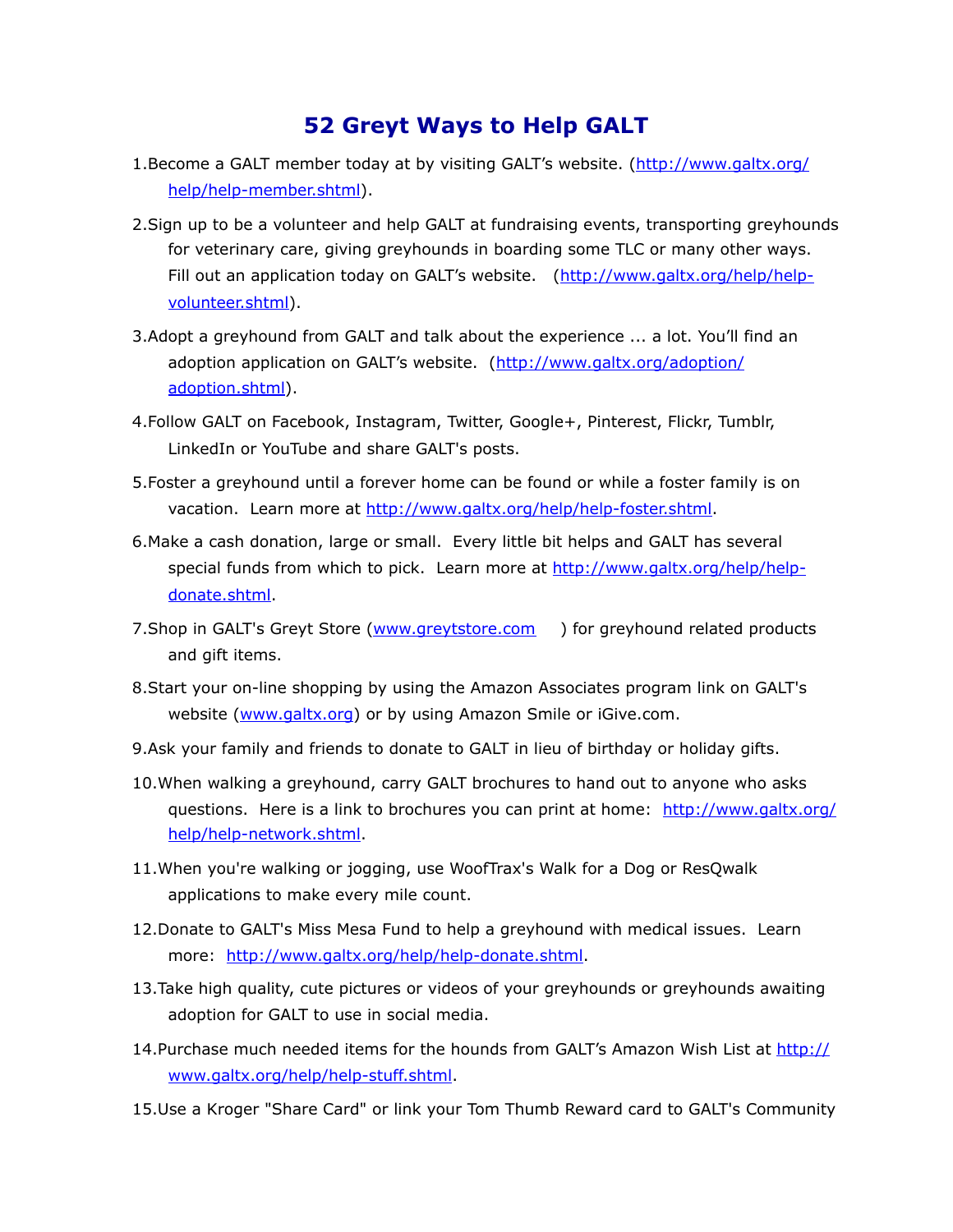Partner account and a percentage of your total grocery purchases will benefit GALT.

- 16.Designate GALT as your cause on [iSearch](http://www.igive.com/) and [Good Search](http://www.goodsearch.com/).
- 17.Organize a greyhound walk with other greyhound adopters in your community. Stop to answer any greyhound adoption questions from the public. If you enjoy it, consider making it a weekly or monthly walk.
- 18.Make your birthday and Christmas gift lists from GALT's Greyt Store and ask your loved ones to shop for you there.
- 19.Donate a vehicle car, motorcycle, boat or motor home (running or not running). For details, visit [http://www.galtx.org/help/help-stuff.shtml.](http://www.galtx.org/help/help-stuff.shtml)
- 20. Write a greyt review of GALT on [www.greatnonprofits.org.](http://www.greatnonprofits.org)
- 21.Become a GALT Champion by donating to GALT Champions Monthly Fund in an amount that fits your budget. Visit<http://www.galtx.org/help/help-donate.shtml> for details.
- 22.Host a garage sale and donate the proceeds to GALT.
- 23.Give GALT limited edition merchandise as gifts (and to yourself) by shopping on CafePress at [www.cafepress.com/galtgreyhounds](http://www.cafepress.com/galtgreyhounds).
- 24.Attend GALT meet and greets to help set up or tear down or to hold the leash of an available greyhound.
- 25.Include GALT in your estate planning by making a bequest in your will.
- 26.Donate items for raffle or auction at GALT's fundraisers, or bid on items donated by others. You might get a great deal!
- 27.When you go to the vet, drop off some of GALT's brochures for distribution to other patients. Here's a link to brochures you can print at home: [http://www.galtx.org/](http://www.galtx.org/help/help-network.shtml) [help/help-network.shtml.](http://www.galtx.org/help/help-network.shtml)
- 28.If you have celebrity or media connections that might be interested in supporting GALT publicly, let GALT know so that we can work with them on ways to spread the word.
- 29.Donate your unwanted, gently used dog coats, leashes, collars, or toys to help a greyhound in foster care.
- 30.Help pay for the boarding costs of a newly retired greyhound until a foster home can be arranged by donating to the House a Hound Fund. It's only \$12 per day per dog. Learn more: <http://www.galtx.org/help/help-donate.shtml>.
- 31.Donate your time and crafting skills to make dog coats or belly bands.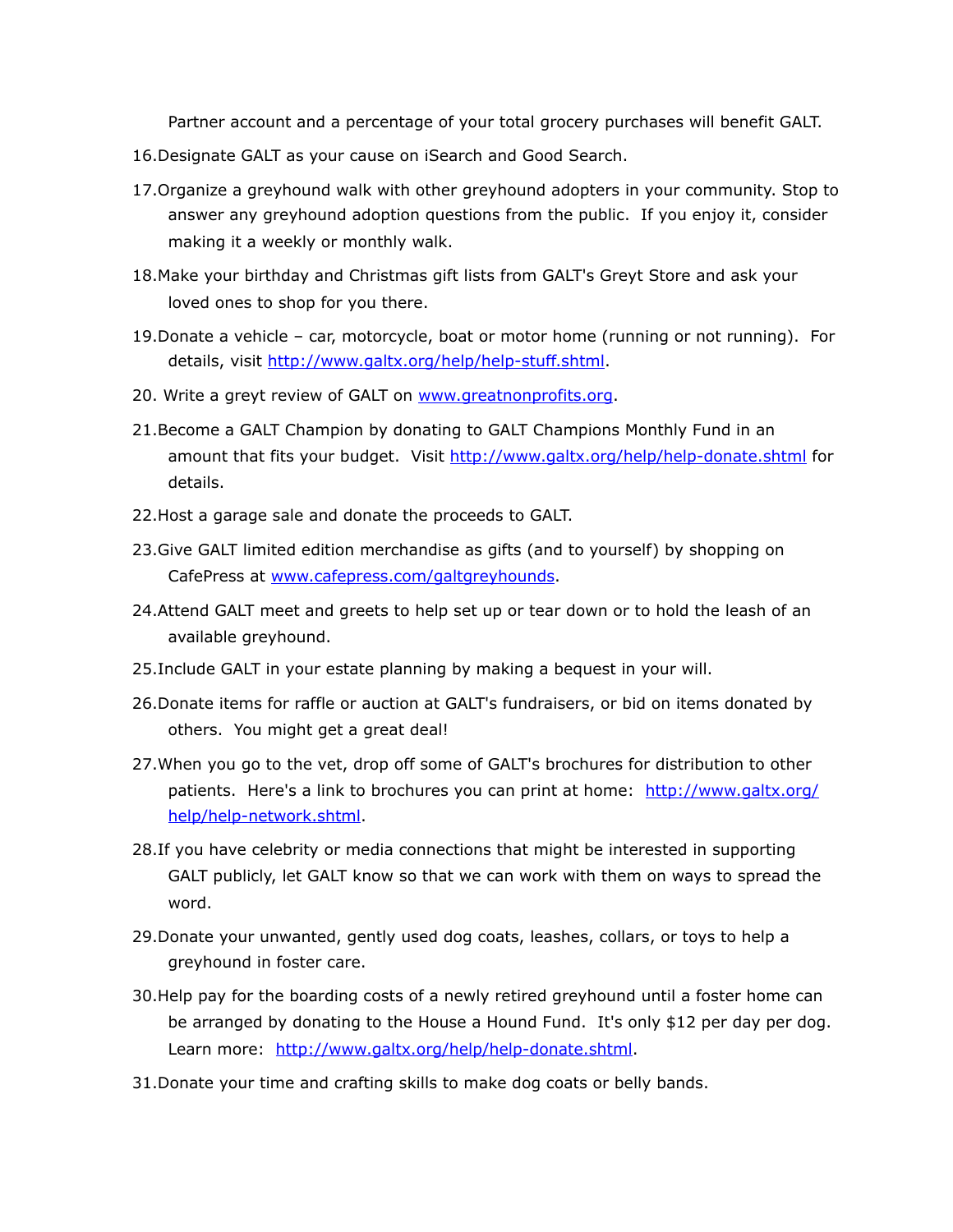- 32.Visit GALT's website to subscribe to GALT's newsletter and consider writing a compelling article for it.
- 33.Donate gift cards for pet supply stores, drug stores, Walmart or Target. Remember GALT after the holiday giving season when you have gift cards you'll never use. Almost all cards can at least be cashed in or sold.
- 34.If you have specialized professional skills, donate your professional time. Often needed skills include legal, accounting, photography, public relations, writing, and fundraising.
- 35.Consider remembering your beloved hound with a memorial gift to GALT.
- 36.Arrange to bring your hounds to your child's school for a special show and tell.
- 37.Be sure to take full advantage of any donation matching program your employer might have. If your employer doesn't have a program, talk with them about starting one.
- 38.Visit GALT's boarding kennel regularly to help socialize, bathe, love, and exercise a retired greyhound or help groom a newly retired hound.
- 39.Put your artistic talents to work designing art to advertise a fundraiser or a t-shirt to sell at an event.
- 40.Donate postage stamps to help with GALT's mailing campaigns.
- 41.Talk with your favorite restaurant or pub about hosting a fundraising event and then take the lead on getting it organized.
- 42.Pay for a newspaper ad for one week to help spread the word about greyhound adoption.
- 43.Offer to speak about greyhounds at a local community group's meeting or forum.
- 44.Call local hotels or office supply stores to see if they can make a donation of gently used towels, bedding or office supplies to GALT.
- 45.Volunteer to transport a GALT foster greyhound for medical care, to a meet and greet, or to cat/small dog testing.
- 46.If a greyhound is lost, join the search to help get him home.
- 47.If you're getting married or have another event involving a gift registry coming up, include donations to GALT and a few things you plan to donate to GALT on your list.
- 48.Author an article for a community newspaper or newsletter to spread the word about GALT.
- 49.Be a "stand by" volunteer to help with whatever GALT needs might come up.